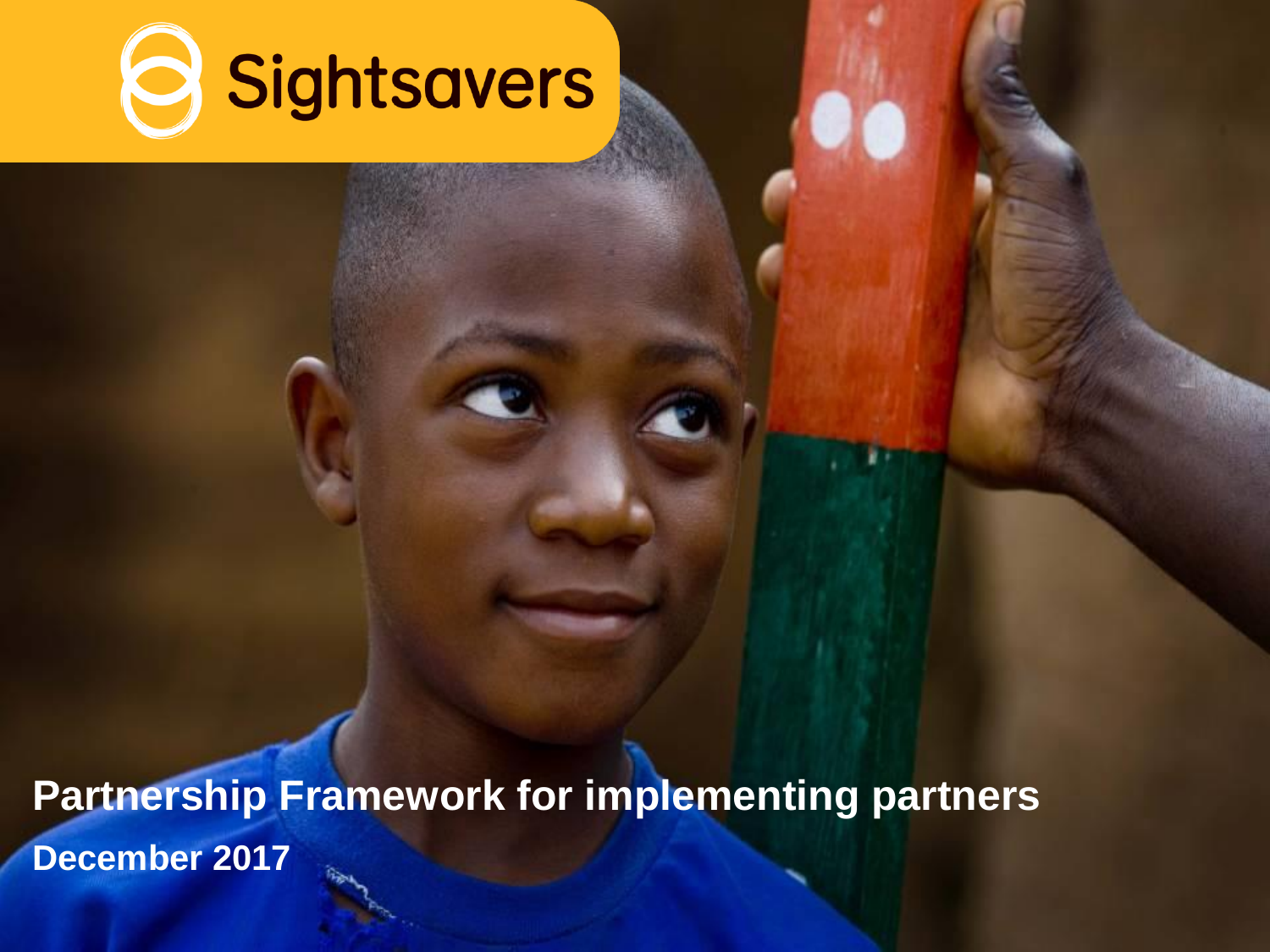

#### **Introduction**

**Developing effective partnerships is a key strategic objective. We have developed a three phase programme partnership framework that supports the partnership policy and principles, and translates them into a step-by-step plan. It simplifies and replaces the previous (130 pages long) policy guidelines.**



**Partnership Policy**

#### **Partnership Principles Partnership Framework** Shared goals & compatible values 19 Openness and understanding Example statement: We will collaborate closely with<br>our partners and share all relevant information The partners' goals should align with m and provide a clearly defined added **Evaluation Implementation** and provide a clearly defined add<br>value to the achievement of<br>Sighstavers' mission to eliminate openly to build a trusting relationship to jointly<br>deliver aligned development activities. We will<br>communicate in a timely manner with the purpose to **Strategy** sidable blindness and promote equality of opportunity for diabled<br>sepple. The partners' vision, values and build an understanding for the effect changes can<br>have on goals and outcomes. We are open to taking<br>measured risks and trying out new approaches to achieve the ways of working should be compatible Reporting with that of Sightsavers shared goal. Our commitment to the shared impact is such that Partnership Sustain of we are open to giving up autonomy in decision-making to work for the benefit of the partnership as a whole. We will commit time Planning **Delivery** and Learning **Monitoring Review** exit **Revising** and resources to monitoring and improving the health of our partnership, as well as the measuring the impact of the projects beneath this. **Mutual accountability** Ownership  $\frac{1}{2}$ **Partnership Management Standards** Sightsavers and the partners should be The ownership of the partnership process and<br>its outcomes should be shared among all<br>partners.The partners should take appropriate ountable to each other and also to (as a part of QSAT) r. **Partner Due Diligence Partnership Evaluation** other stakeholders, including beneficiaries, for their actions, their achievement of<br>impact and their efficient use of a range of resources. management responsibility for an initiative, have a sense of<br>commitment and considering that it belongs to them. This **Tool Toolkit Programme Portal (Output, Activity and** Accountability should be established for efficient use of does not necessarily mean that the programme is selfall types of resources including information, contacts, skills, materials and equipment. This also involves sustaining; the partner organisation(s) and/or communities n<br>draw on Sightsavers or other stakeholders for financial and **Risk Monitoring)** having an awareness of power dynamics (e.g. control of other forms of support. resources) and avoiding using it as a form of control<br>unless it is strictly necessary.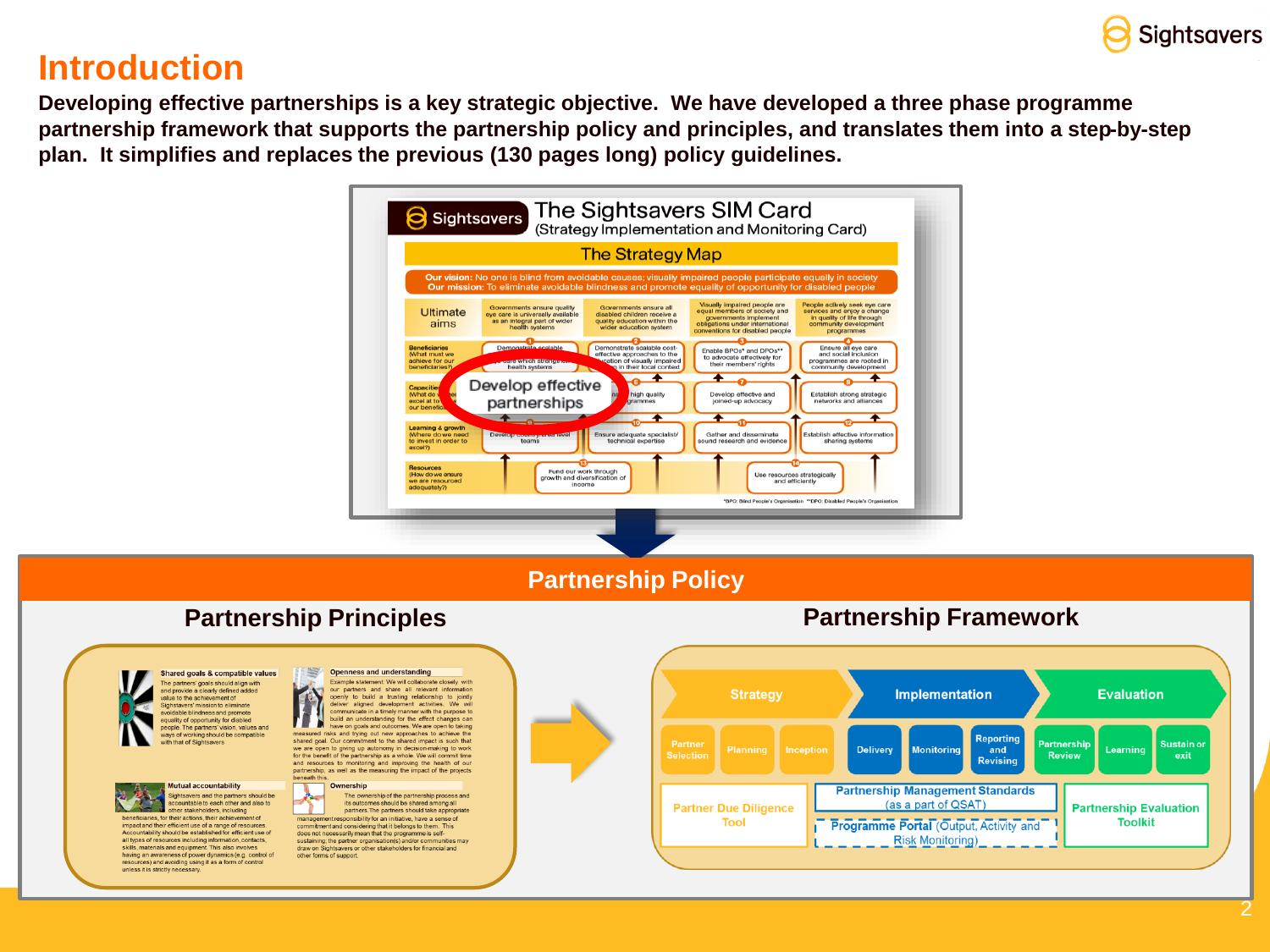

## **Partnership Framework for implementing partners**

**Our partnership framework has been conceptualised in three phases, to mirror and align with the project design process. Each phase of the framework is comprised of three stages, which outline the key activities that should take place. A series of tools and templates underpins each phase, to support these activities.**

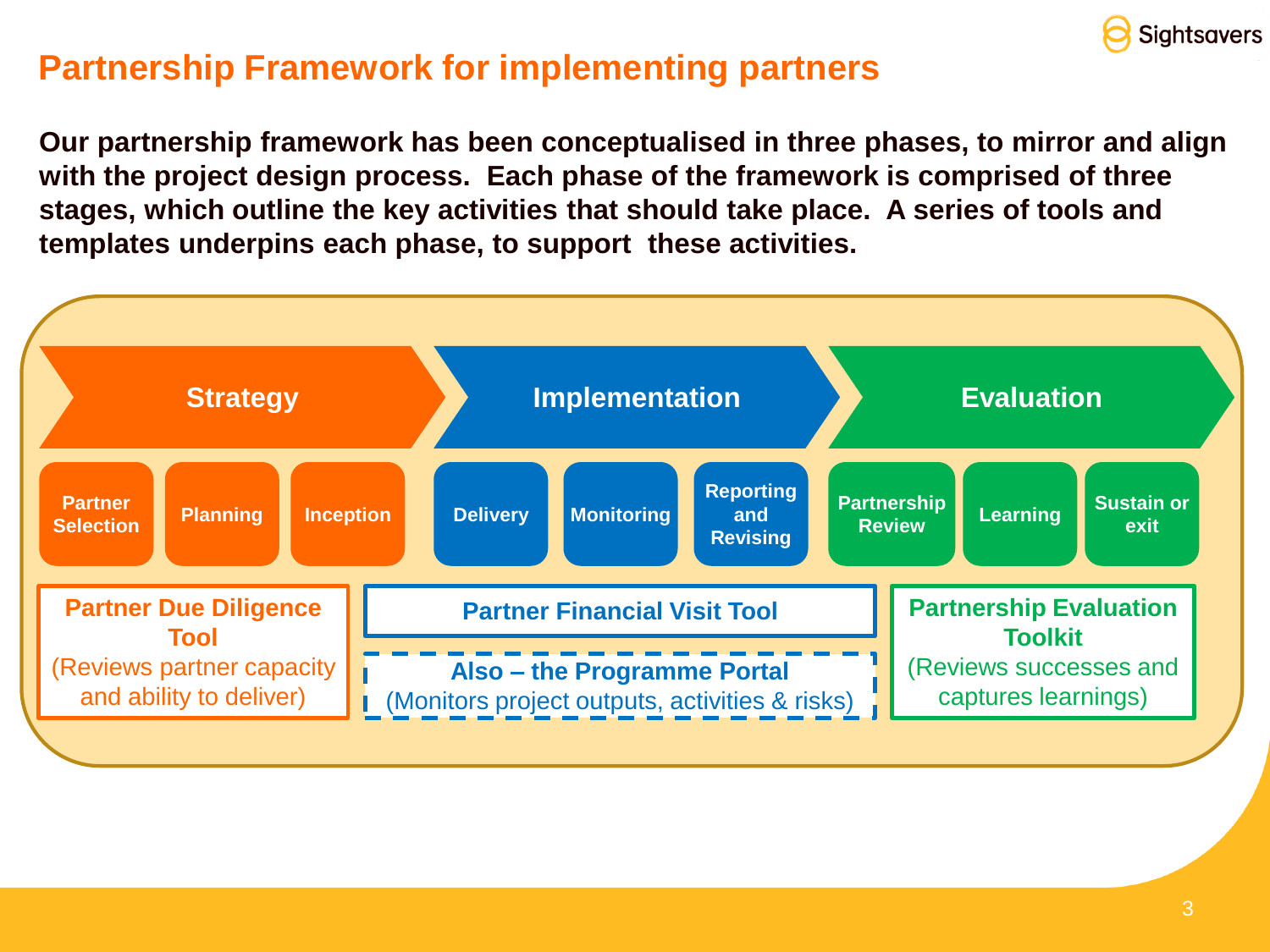

## **Partnership Framework – activities for the** *Strategy* **phase**

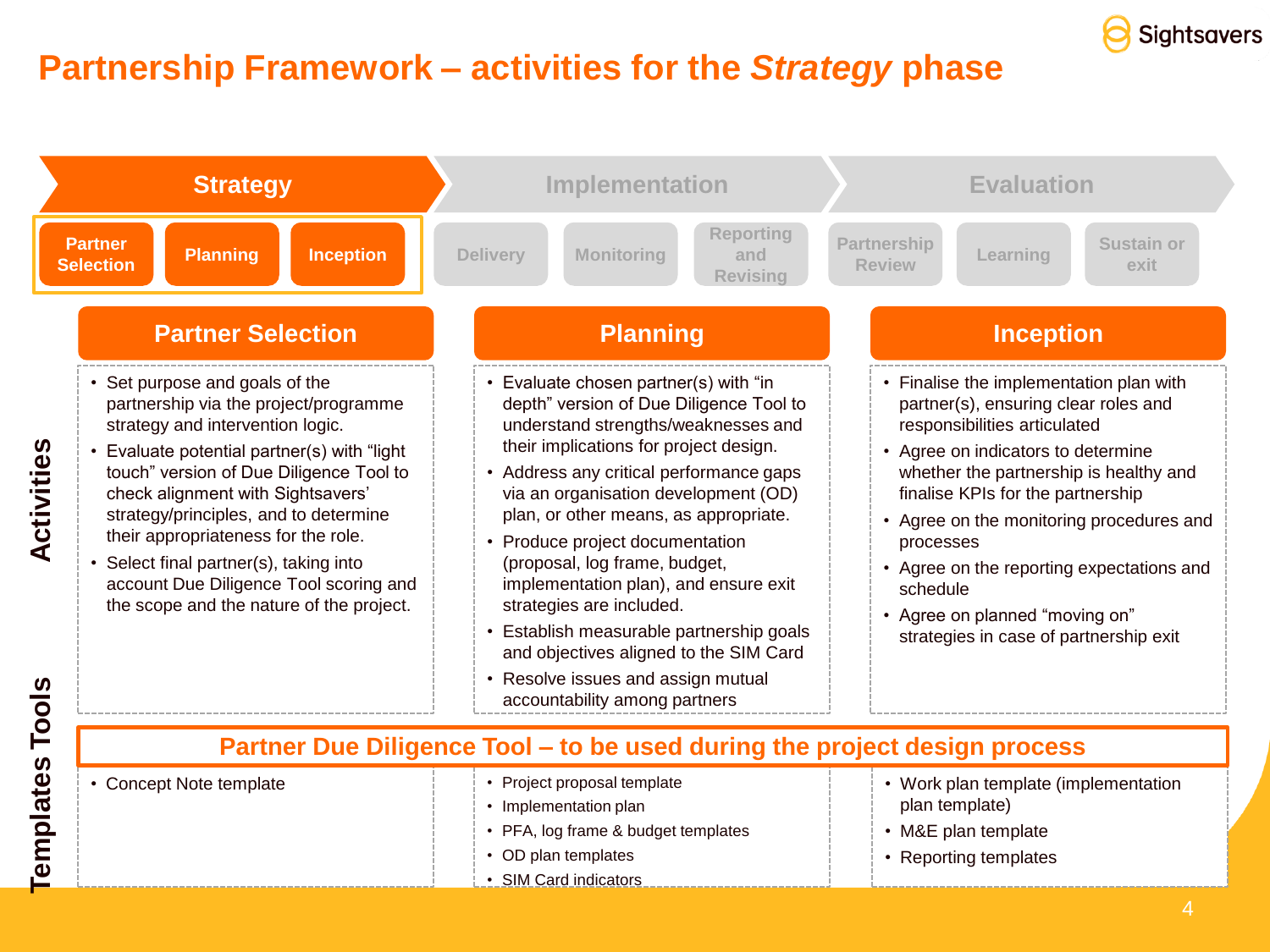# **Partnership Framework – activities for the** *Implementation* **phase**



**Sightsavers**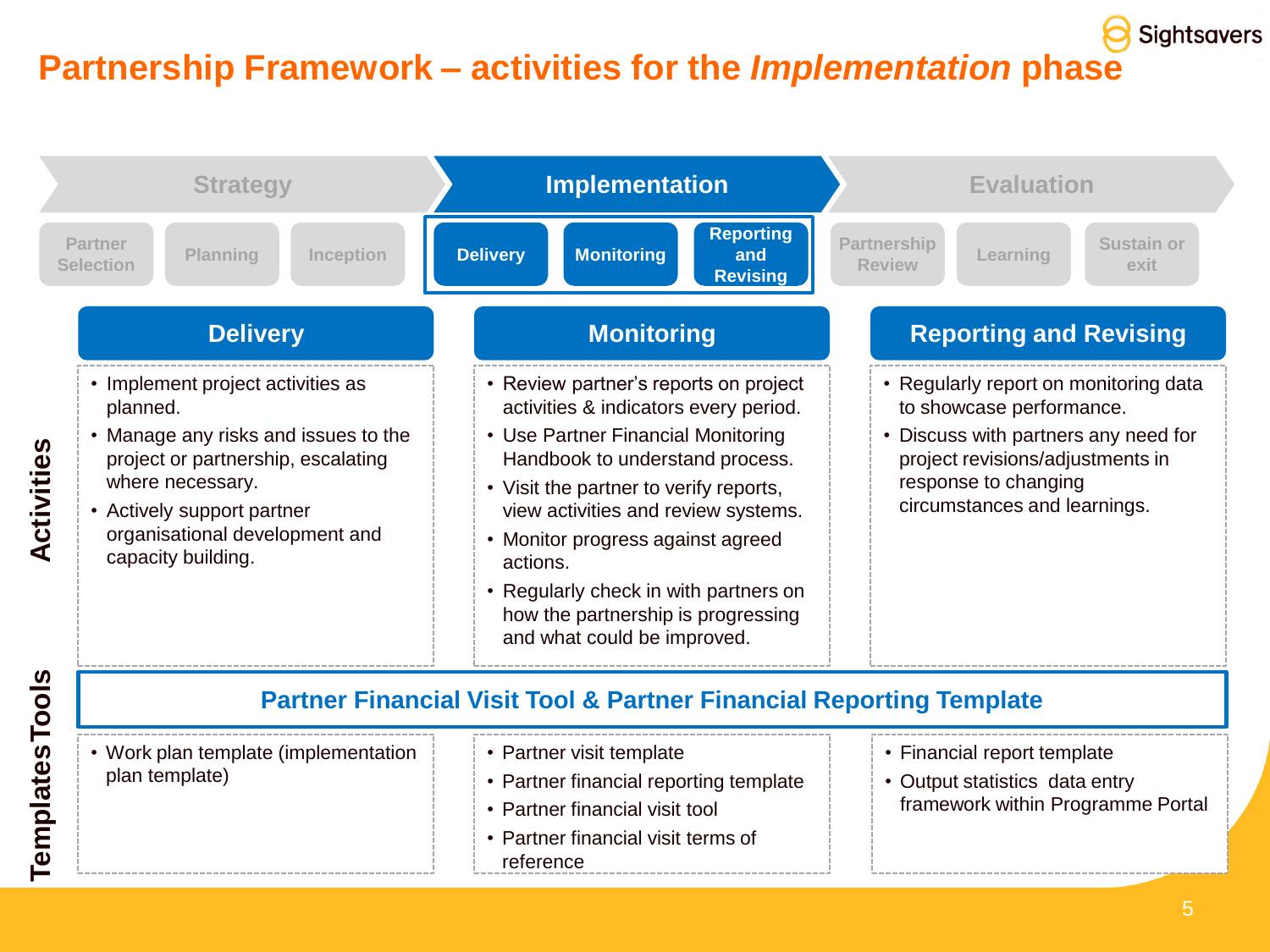

## **Partnership Framework – activities for the** *Evaluation* **phase**